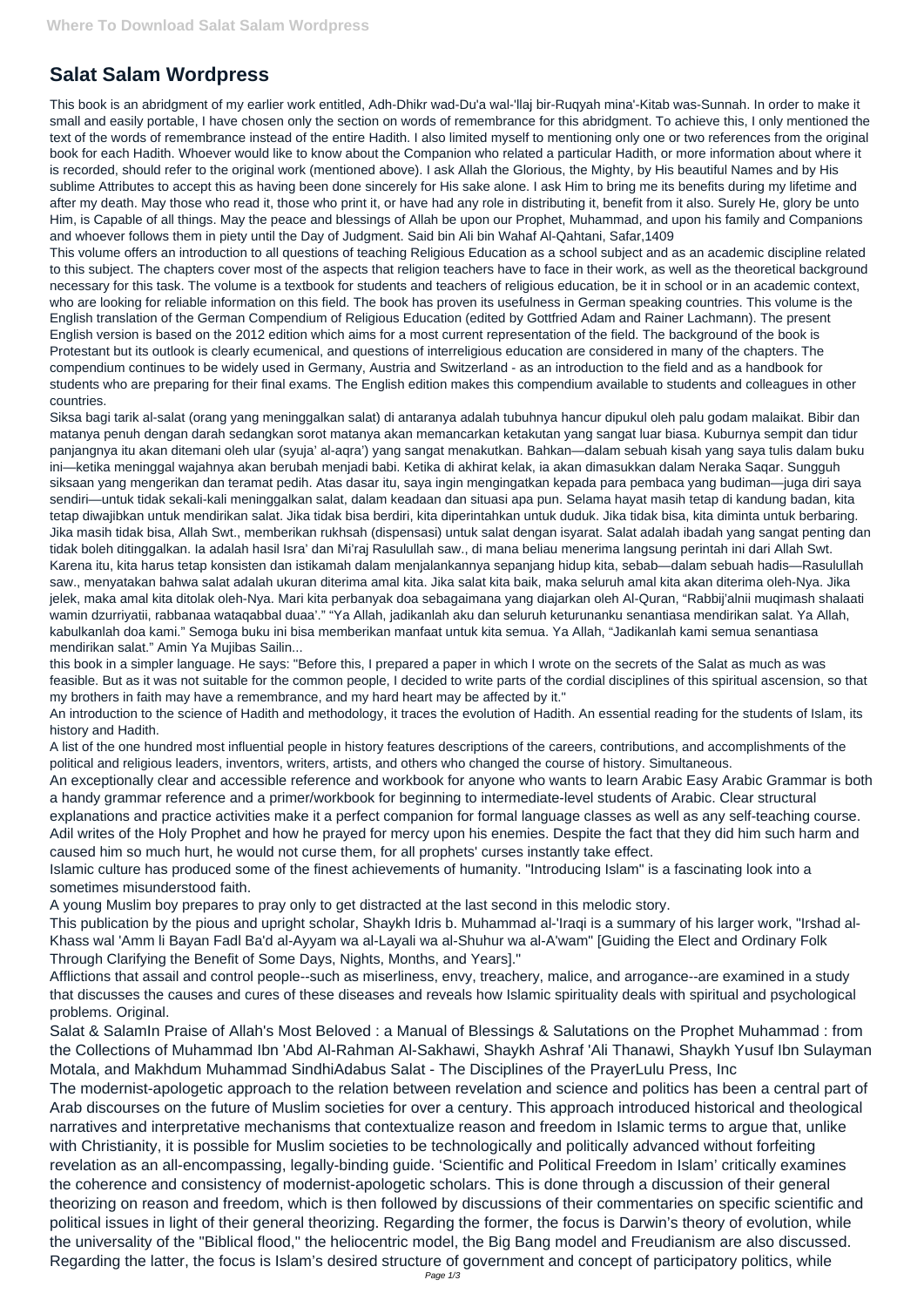individual freedoms are also discussed. The book argues that the modernist-apologetic approach has great potential to be a force for liberalization, but also possesses inherent limitations that render its theory on the relation between revelation and freedom self-contradictory. Introducing a significant body of new information on the reasons for the failure of secularism and democracy and the attitudes towards Darwinism in the Arab world, this book is a valuable resource for students and scholars of Islamic Studies, comparative religion, democracy studies and evolution studies.

This book invites Muslims and non-Muslims to acquaint themselves with the prophet's practice and teachings, his Sunnah, first hand. Relying exclusively upon the sayings and actions of the prophet, which have been selected and translated from authenticated and well-known collections of hadith literature, this book presents a close-up and composite picture of the life of the Prophet Muhammad, described in the Qur'an as the best model for humanity. Ahmad Von Denffer was born in Germany in 1949. He studied Islamics and Social Anthropology at the Universty of Mainz. He works at the Islamic Centre, Munich, and has translated the Qur'an into German.

Biography of Kh?lid ibn al-Wal?d, d. 641 or 2, general of Islamic Empire.

This popular classic is a must for all Muslim children, parents, and teachers. It covers the lives of the Prophets, faith, prayer, fasting, charity, pilgrimage, morals, and manners. Learning by doing is emphasized, with plenty of fun things to do for kids 6-12 years: picture puzzles, crossword puzzles, games, coloring, and crafts, making learning about Islam enjoyable and educational. Originally published in Germany, it has already been used successfully in both Muslim homes and weekend classes. The English version has been revised and carries new illustrations. Ahmad Von Denffer was born in Germany in 1949. He studied Islamics and Social Anthropology at the Universty of Mainz, where he also attended additional courses in the Department of Missiology. His special interests include Christian-Muslim relations. He has made a number of contributions to scholarly journals and has several publications to his credit. He joined the Islamic Foundation as Research Fellow in 1978 and is presently working with the Islamic Centre, Munich.

A comprehensive and objective introduction to Islam, written for western readers, traces its 1,400-year history as well as its fundamental beliefs and practices, in an overview that surveys the positions of Islam on top issues while identifying parallels between Islam and other monotheistic world religions.

Politics of Piety is a groundbreaking analysis of Islamist cultural politics through the ethnography of a thriving, grassroots women's piety movement in the mosques of Cairo, Egypt. Unlike those organized Islamist activities that seek to seize or transform the state, this is a moral reform movement whose orthodox practices are commonly viewed as inconsequential to Egypt's political landscape. Saba Mahmood's compelling exposition of these practices challenges this assumption by showing how the ethical and the political are indelibly linked within the context of such movements. Not only is this book a sensitive ethnography of a critical but largely ignored dimension of the Islamic revival, it is also an unflinching critique of the secular-liberal assumptions by which some people hold such movements to account. The book addresses three central questions: How do movements of moral reform help us rethink the normative liberal account of politics? How does the adherence of women to the patriarchal norms at the core of such movements parochialize key assumptions within feminist theory about freedom, agency, authority, and the human subject? How does a consideration of debates about embodied religious rituals among Islamists and their secular critics help us understand the conceptual relationship between bodily form and political imaginaries? Politics of Piety is essential reading for anyone interested in issues at the nexus of ethics and politics, embodiment and gender, and liberalism and postcolonialism. In a substantial new preface, Mahmood addresses the controversy sparked by the original publication of her book and the scholarly discussions that have ensued.

Do you sometimes feel that your Salah [prayer] is not quite having the effect it is supposed to on you and your life? Have you ever considered that perhaps it is because we are not giving it its due importance? It seems we have lost [or were never taught] that ability to 'connect' in Salah that makes all the difference in its effect on us.Remember this: The sweetness of this life lies in remembering Him, the sweet- ness of the next life lies in seeing Him! The next time you proceed for prayer, go because you love Him, go because you miss Him and long to be with Him. Feel your heart flutter. Only then, will you be on your way to attaining that inner peace and comfort Salah was prescribed for.This book is a compilation of the Ramadan 2008 e-mail series, "Taste It!", which summarized the popular lectures "How to Taste the True Beauty of Salah" presented by Mishari al-Kharraz. The following publication has been edited in order for it to be published into book form along with the inclusion of Arabic text.As the author notes about our Creator, 'The sweetness of this life lies in re- membering Him, the sweetness of the next life lies in seeing Him! The next time you proceed for prayer, go because you love Him, go because you miss Him and long to be with Him. Feel your heart flutter. Only then, will you be on your way to attaining that inner peace and comfort Salah was prescribed for.'

The important role of the Prophet Muhammad in the everyday lives of Muslims is usually overlooked by Western scholars and has

consequently never been understood by the Western world. Using original sources in the various Islamic languages, Annemarie Schimmel explains the central place of Muhammad in Muslim life, mystical thought, and poetry. She sees the veneration of Muhammad as having many parallels in other major religions. In order to understand Muslim piety it is necessary to take into account the long history of the veneration of Muhammad. Schimmel discusses aspects of his life, birth, marriage, miracles, and heavenly journey, all of which became subjects for religious devotions. By using poetic texts and artistic expressions and by examining daily Muslim religious practices, Schimmel shows us the gentler side of Islamic religious culture, providing a muchneeded understanding of religion as it is experienced and practiced in the Islamic world. This is the first book in English to deal with all aspects of the veneration of the Prophet Muhammad. It is an expanded version of Schimmel's Und Muhammad Ist Sein Prophet, originally published in German in 1981.

Kitab Al I'tisam seems to have been written by Al Shatibi "May Allah (swt) have mercy on him" for his disciples and the scholars and students of knowledge, rather than for the laymen and commoners among the people. He underwent great difficulties to achieve this glorious task. The book is indeed a scientific encyclopedia, which includes a lot of benefits and unique issues, which make its holder and carrier dispense with anything else, in residence as well as on journey. He prefaced the book with a wonderful and concentrated introduction, in which he talked about the alienation of Islam, and the emergence and spread of the religious innovations, which motivated him to write his book, in the hope it would benefit the Muslims in the world and the hereafter. He divided the book into ten section, each including many chapters as required by content and in-depth explanation of the issues: 1. Page 2/3